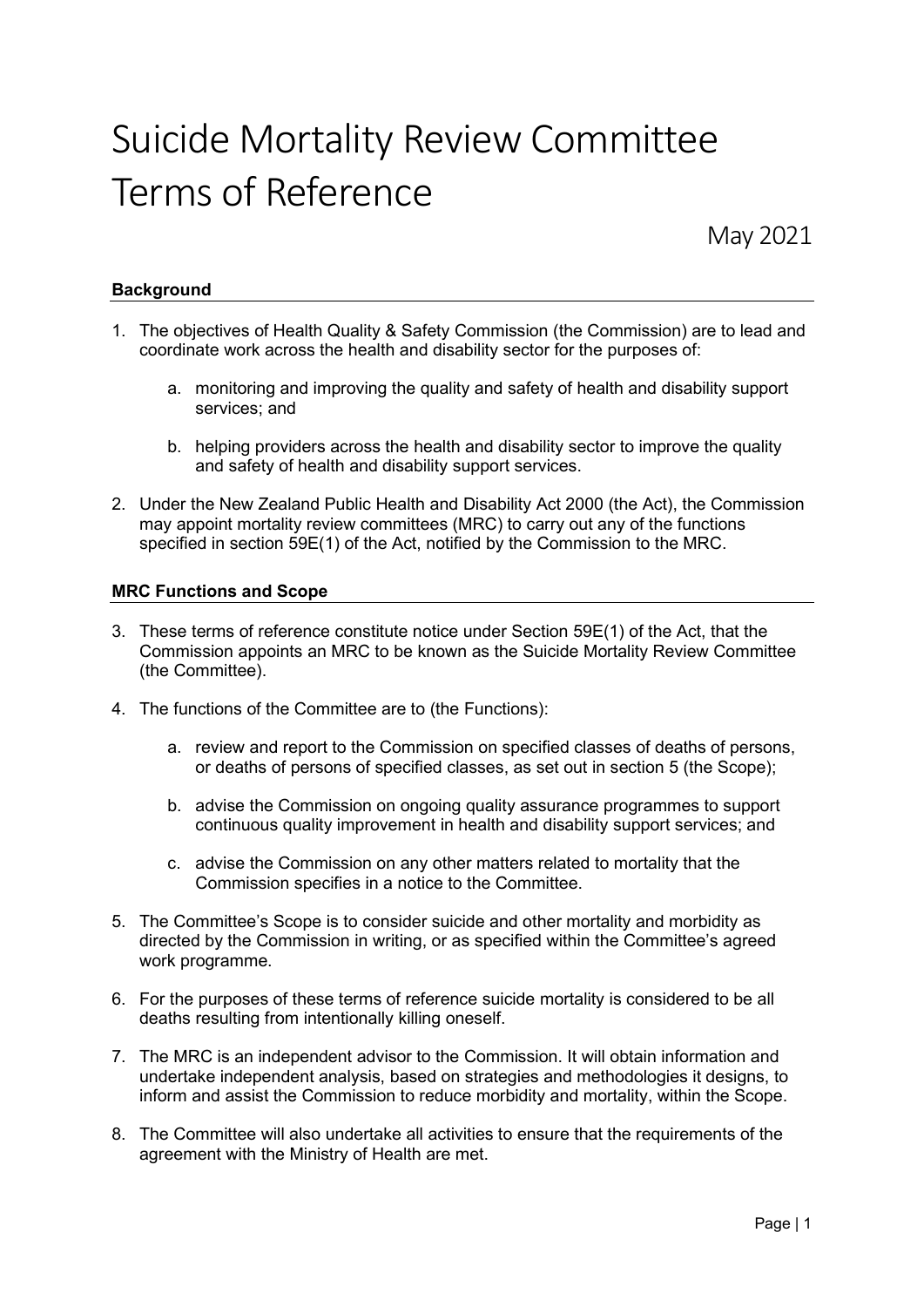# Approach to performing its Functions

- 9. In performing its Functions, the Committee will:
	- a. provide independent advice to the Commission with a view to reducing the numbers of deaths within the Scope;
	- b. give effect to the Commission's responsibilities under Te Tiriti o Waitangi and ensure its review methodology, reports and recommendations contribute to achieving equitable outcomes for Māori by:
		- i. implementing Te Pou, Māori responsive rubric and guidelines<sup>1</sup>
		- ii. considering advice from Ngā Pou Arawhenua and other Māori stakeholders.
	- c. consult and engage with an appropriate range of stakeholders (including relevant Māori, and consumer representatives) in relation to informing and carrying out its Functions; and
	- d. ensure its advice and recommendations comply with the laws of New Zealand.

## Work Plan

- 10. In accordance with section 59E(2) of the Act, the Committee is required to develop a strategic plan and methodologies that:
	- a. are designed to reduce morbidity and mortality; and
	- b. are relevant to the Committee's Functions.
- 11. By March of each year, the Committee will submit to the Commission for its approval, a proposed programme of work for the following financial year that sets out the Committee's:
	- a. strategic plan, methodologies and activities to undertake its activities in accordance with these terms of reference and achieve the Commission's expectations communicated to the Committee in Letters of Expectation;
	- b. approach to delivering the Commission's reporting requirements;
	- c. plan to disseminate (including publish) the Committee's recommendations; and
	- d. budget for undertaking the programme of work.
- 12. If the Commission approves the proposed programme of work (the Work Plan), it will allocate a budget to it. The Committee must achieve the Work Plan within the assigned budget (the Committee's Budget).
- 13. In any case where the Budget is insufficient to achieve the Work Plan (e.g. due to unexpected higher costs), the Committee will discuss and agree with the Commission a variation to the Work Plan.

<sup>1</sup> https://www.hqsc.govt.nz/publications-and-resources/publication/3903/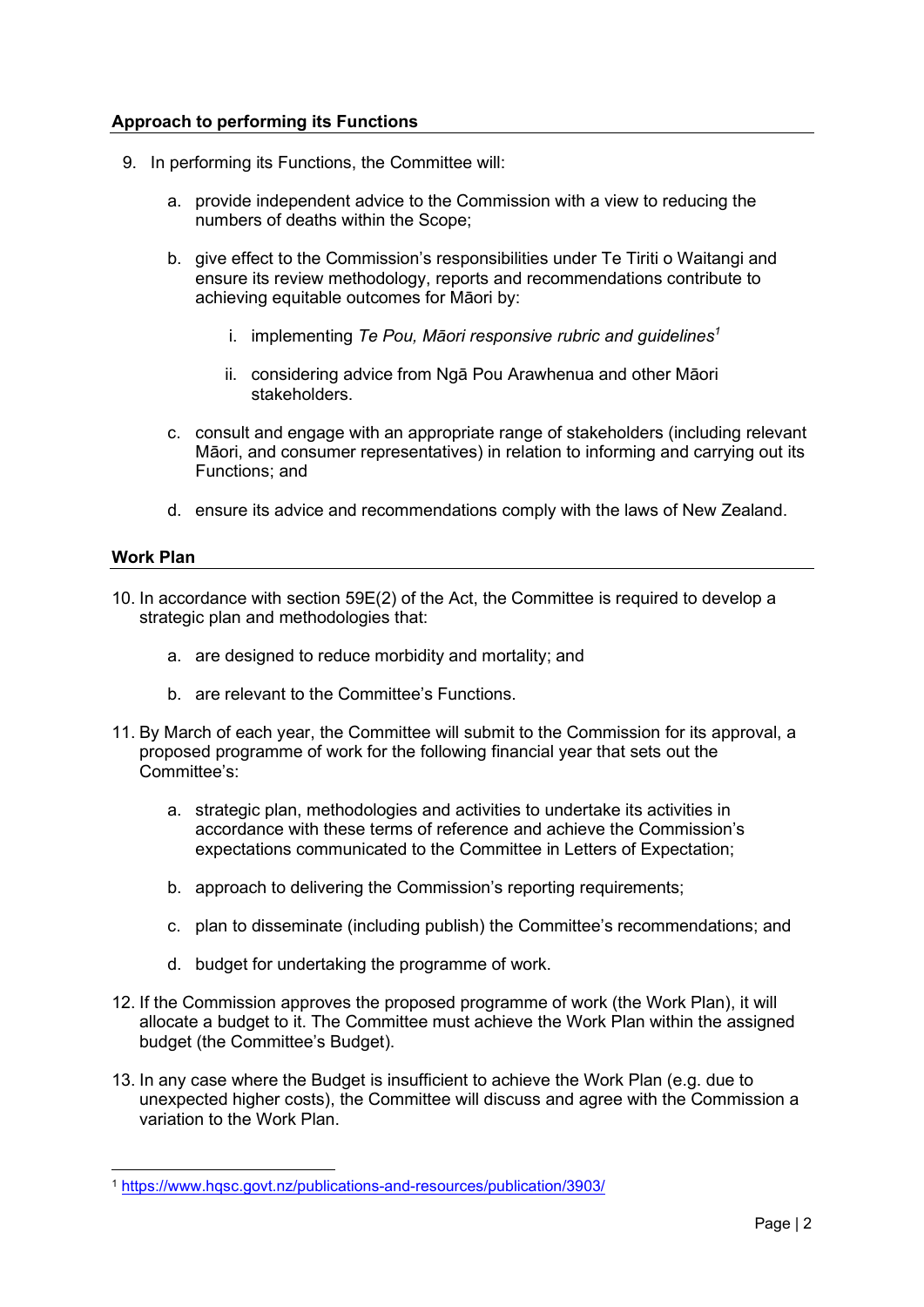### Data collection, reports and other activities

- 14. The Commission will, in accordance with the Work Plan and from the Committee's Budget fund mortality data collection, analysis, and review activities relevant to the Scope, to inform the Committee and assist it to perform its Functions.
- 15. The Committee will oversee the activities described in section 14 to ensure its advice to the Commission is relevant, evidence-based and provided as quickly as practicable.
	- 16. The Committee will provide advice to service providers in the health (including DHBs) and social sectors, on developing and enhancing systems to:
		- a. collect data in relation to the Scope;
		- b. monitor the number, categories and demographics of deaths relevant to the Scope, and to identify patterns and trends over time;
		- c. ensure the security of Information.
	- 17. The Committee will report its advice and recommendations to the Commission based on its independent review and analysis. The Commission will receive and consider such reports.

## Working relationships and communications

18. The Committee will develop and maintain positive working relationships with:

- a. other MRCs and the Commission, to ensure coordination and integration of their respective functions, minimise duplication, and improve efficiency and sustainability;
- b. relevant government bodies;
- c. relevant stakeholder organisations; and
- d. the MRC Māori Caucus, Ngā Pou Arawhenua.
- 19. The Committee will share with other MRCs, information it obtains in the course of performing its functions, provided:
	- a. the information to be shared is relevant to the functions of the receiving MRC(s); and
	- b. sharing the information with the receiving MRC is in accordance with the provisions in Schedule 5 to the Act.
- 20. The Committee (and its members) will advise the Commission in writing before it makes any media statements, public comment or publication in accordance with the Commission's communications policies.

# Composition of the Committee

21. The Committee will have a maximum of eight members.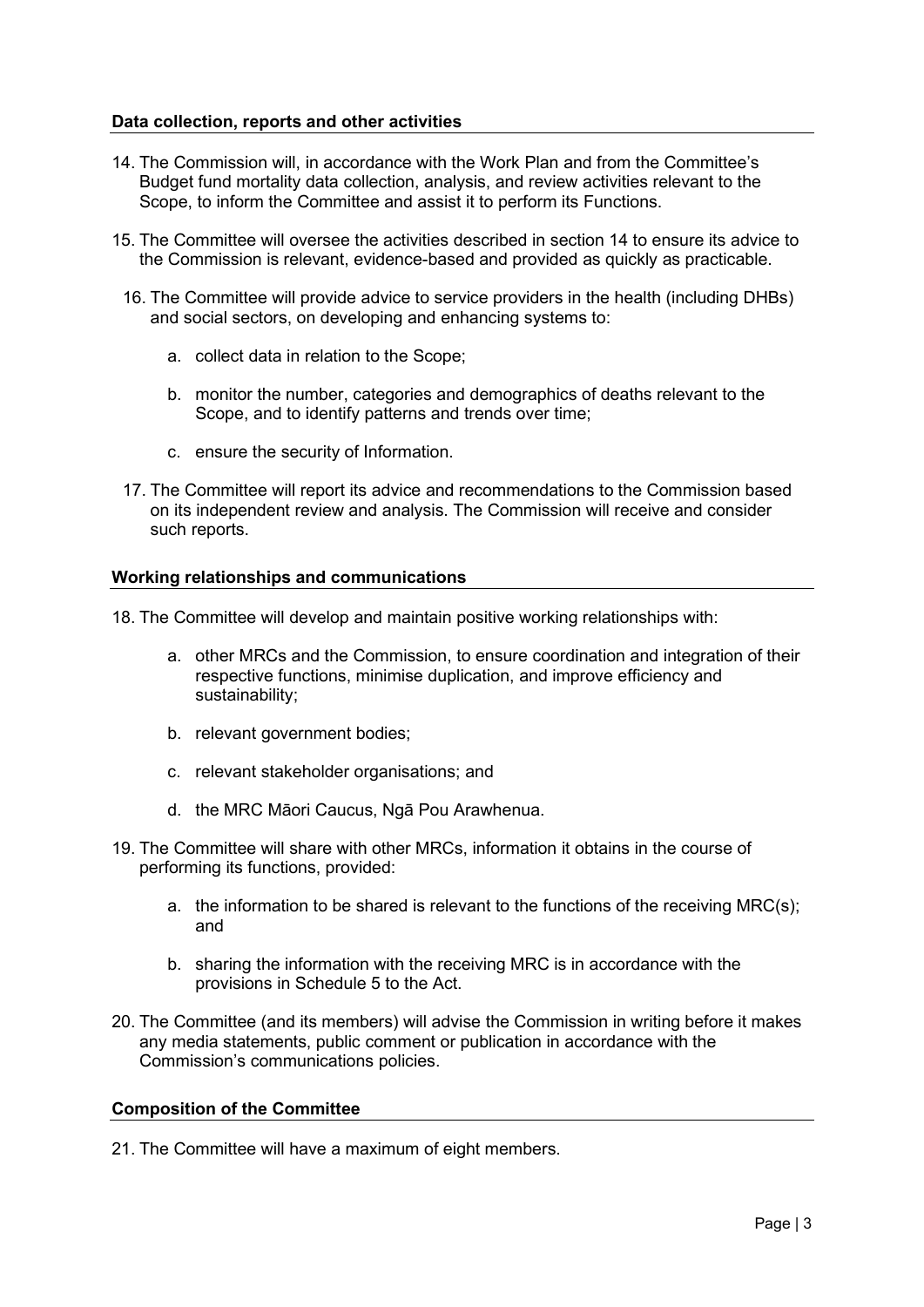- 22. One member will have relevant, lived experience, whānau, consumer expertise and will provide a whānau, consumer, community perspective, and will be well networked to whānau, consumer, community groups.
- 23. The other members will together have knowledge and or expertise covering the following areas:
	- a. mortality review systems
	- b. suicide and suicide prevention
	- c. Māori suicide issues, including knowledge of and experience in Māori health, Te Tiriti o Waitangi and health equity for Māori
	- d. suicide from a service user, family and whānau perspective
	- e. research methods and process, particularly in relation to health and social systems
	- f. knowledge of quantitative and qualitative data and information gathering systems and analysis, including Māori research frameworks and methodologies
	- g. clinical experience in mental health and addiction services
	- h. an understanding of topics surrounding inequity and inequitable outcomes
	- i. knowledge of the health of other ethnicities and people with disabilities, and health inequity.
- 24. Members will be able to work strategically and have credibility in relevant communities.

# Member's terms of appointment

- 25. Members of the Committee are appointed by the Commission for a term of up to three years. Members may be appointed for further terms, however, reappointment is not automatic, nor should it be expected.
- 26. The Commission may use a number of selection methods in order to bring specific knowledge and expertise to a Committee. This may include calling for nominations from expert groups to approaching appropriate people individually when required.
- 27. Any member of the Committee may at any time resign as a member by advising the Commission in writing.
- 28. The Commission may remove any member of the Committee at any time for inability to perform the functions of membership, conflict of interest, bankruptcy, neglect of duty, or misconduct, each proved to the Commission's satisfaction.
- 29. The Commission may from time to time alter or reconstitute the Committee, or discharge any member of the Committee or appoint new members to the Committee for the purpose of decreasing or increasing the membership, filling any vacancies or ensuring coverage of expertise as anticipated in sections 22 and 23.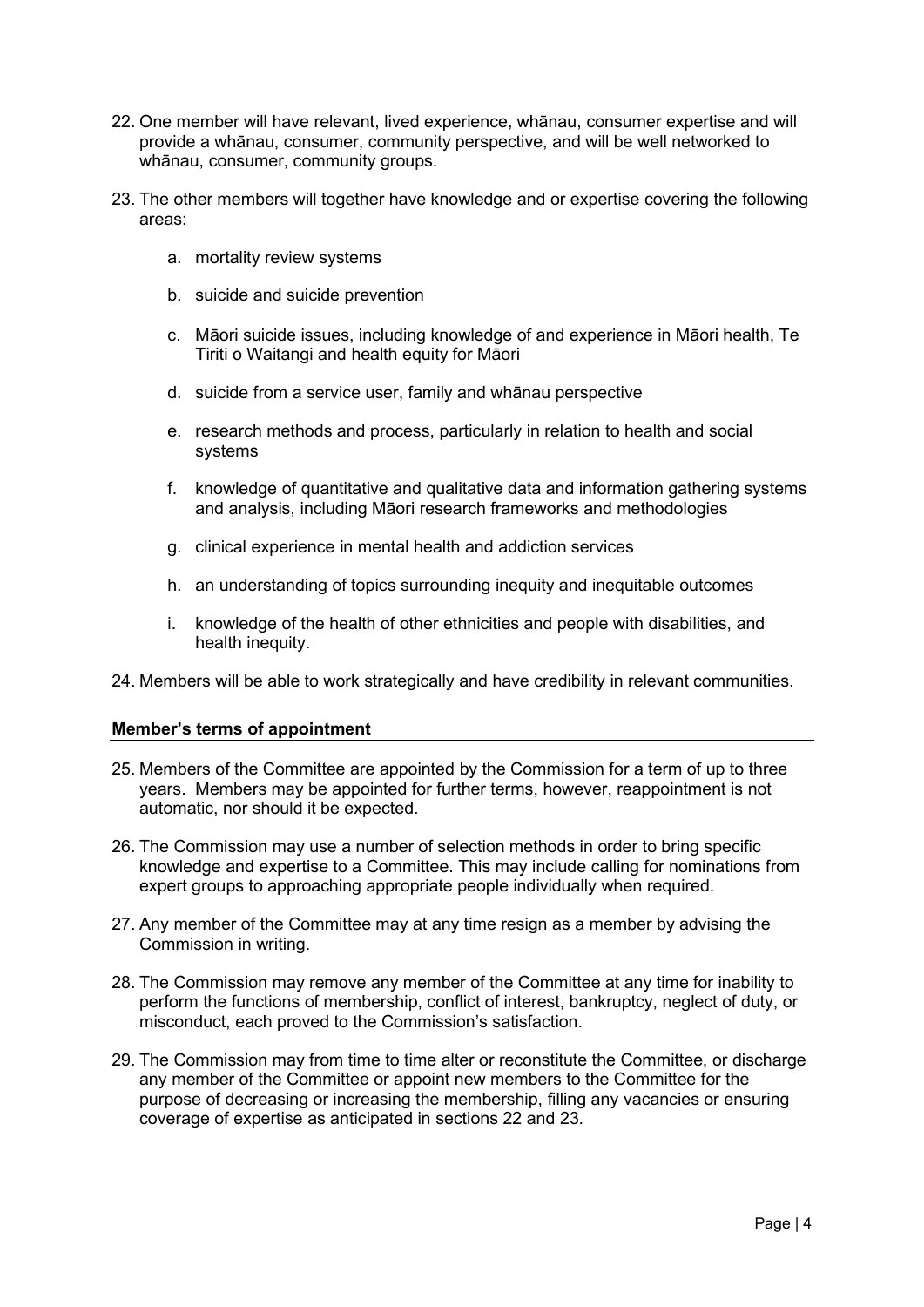- 30. Member's fees will be set with reference to the Cabinet Fees Framework<sup>2</sup> and specified in each member's letter of appointment.
- 31. Actual and reasonable expenses for activities required by the Committee of its members (e.g. travel, accommodation) will be met from the Committee's Budget provided the Secretariat has approved the expense prior to it being incurred.

## Collaboration with other organisations

- 32. In order for the Committee to work collaboratively with other organisations, groups, or individuals that have an interest in, or will be affected by, its activities and advice, the Committee may invite representatives of stakeholder organisations (including from the Public Sector) to attend and speak at its meetings.
- 33. To avoid doubt, such representatives are not members of the Committee, have no voting rights and are not entitled to members' fees.
- 34. Attendance by such representatives at committee meetings, will be at the cost of their respective organisation.

## Co-opting additional expertise

- 35. The Committee may co-opt additional people to the Committee or to working groups of the Committee, where it determines additional expertise is required.
- 36. The expense associated with additional co-opted resources must be met within the Committee's Budget.
- 37. Such co-opted persons are not members of the Committee, have no voting rights and are not entitled to members' fees.

#### Meetings and Procedures

- 38. The Committee will determine and regulate its own procedures in consultation with the Secretariat provided those procedures are within the Budget and not inconsistent with the Act. Such procedures will be recorded and maintained by the Secretariat, and cover matters including:
	- a. the timing and frequency of meetings;
	- b. attendance expectations of members;
	- c. the quorum of the Committee that must be present to conduct the Committee's business; and
	- d. how the Committee will make decisions and treatment of dissenting views.
- 39. The Chair is responsible for ensuring minutes are taken at each meeting and a record of decisions is maintained.

<sup>&</sup>lt;sup>2</sup> Cabinet Fees Framework https://www.publicservice.govt.nz/our-

work/fees/#:~:text=Guidance%20on%20fees%20paid%20to,Fees%20Framework%20(the%20Frame work)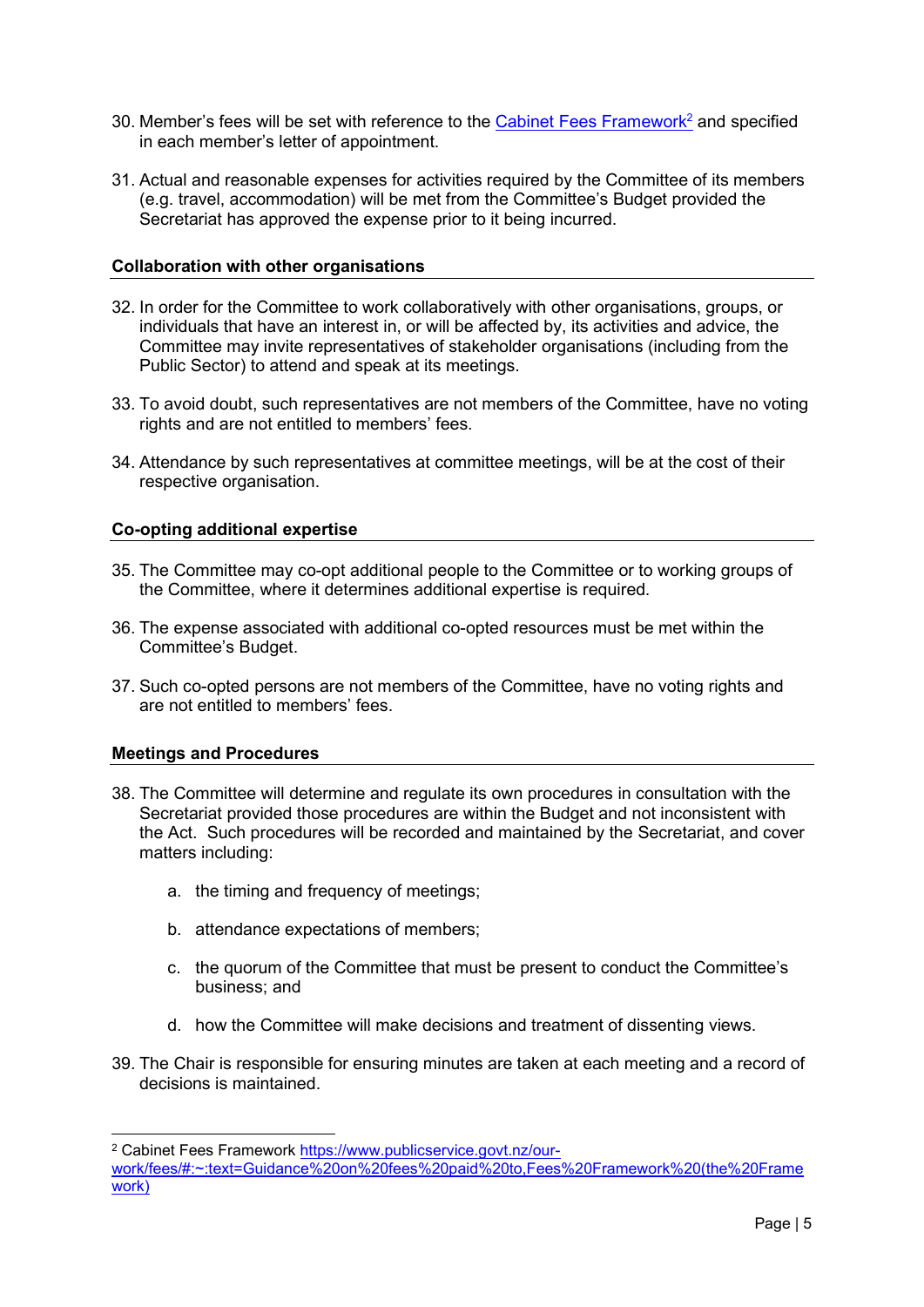## Chairs and Deputy Chair

- 40. The Commission will appoint up to two members of the Committee to be either Co-Chairs or Chair and Deputy Chair. A co-chair allowance is applicable where the Commission identifies the opportunity to reflect a suitable Māori/Crown partnership and there is Committee member interest in being appointed to the role.
- 41. One or both Chairs will:
	- a. preside at every meeting of the Committee
	- b. attend regular meetings of the MRC Chairs (Chairs' Meetings) to ensure cooperation and integration across MRCs wherever possible, and the best allocation of limited resources
	- c. meet with the Commission, on its request
	- d. attend other MRC meetings at the Commission's request.
- 42. The Deputy Chairperson (where one is appointed) may act as the Chair in situations where the Chairperson is not present or is otherwise unable to act.

#### Role and responsibilities of the Committee and its members

43. The Committee as a whole will:

- a. ensure that the independent views of members are given due weight and consideration;
- b. ensure fair and full participation of members;
- c. regularly review its own performance; and
- d. give effect to its responsibilities under Te Tiriti o Waitangi.

44. All Committee members (including the Chairs and Deputy Chair) will:

- a. participate actively in Committee meetings and relevant events;
- b. communicate and engage with other committee members constructively;
- c. support the Committee's work;
- d. prepare in advance for meetings and other duties;
- e. demonstrate their commitment by attending all meetings (where relevant);
- f. be informed about the Committee and its strategic environment;
- g. commit to representing the interests of the Committee as a whole; and
- h. be committed to the Committee's continual improvement by participating in selfassessment processes and professional development opportunities that support the Committee's work, including as made available or recommended by the Chair or the Commission.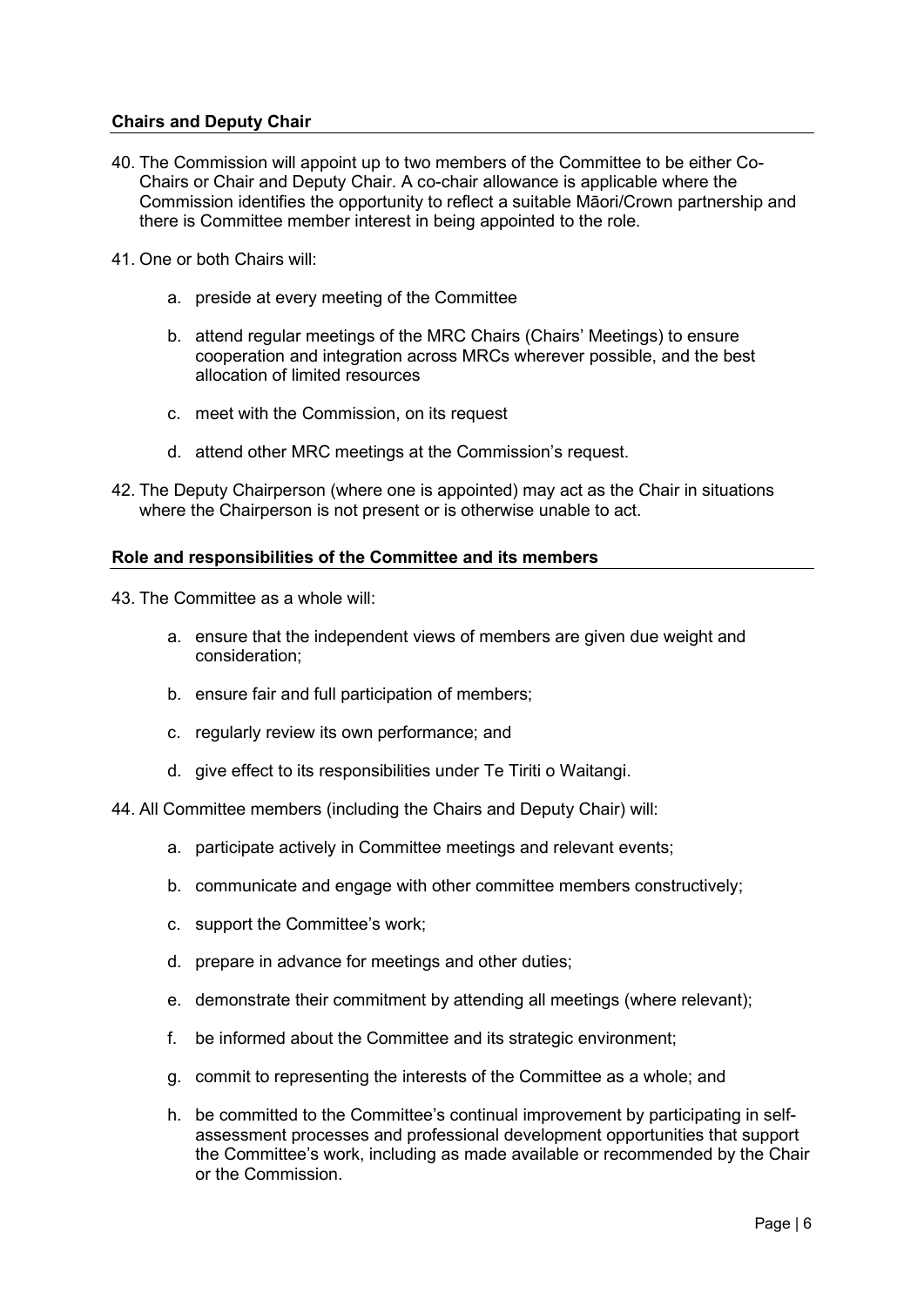- 45. Members must remain fully familiar with the duties and obligation of their position at all times and ensure they:
	- a. comply with the Act;
	- b. act with honesty and integrity;
	- c. act in good faith and not at the expense of the Committee's interests;
	- d. act with reasonable skill, diligence and care;
	- e. not disclose information gained in their capacity as a member; and
	- f. maintain their independence (see also 'Conflicts of Interest' below).
- 46. Members attend meetings and undertake Committee activities as independent persons responsible to the Committee as a whole. Members are not appointed as representatives of professional organisations and groups. The Committee should not, therefore, assume that a particular group's interests have been taken into account because a member is associated with a particular group.

## Conflicts of Interest

- 47. Members must perform their functions in good faith, honestly and impartially and avoid situations that might compromise their integrity or otherwise lead to conflicts of interest. Proper observation of these principles will protect the Committee and its members and will ensure that it provides independent advice and retains the Commission's and public confidence.
- 48. Members are required to declare any relevant interests to the full Committee and the Commission. In accordance with Conflicts of Interest Guide, the Commission will, determine whether or not the interest represents a conflict, and if so, what action will be taken.
- 49. Members will declare any actual, potential or perceived conflicts of interest at the start of each meeting.

#### **Confidentiality**

- 50. In these terms of reference, 'Information' means any information
	- a. that is personal information within the meaning of section 2(1) of the Privacy Act 1993; and
	- b. that became known to any member or executive officer or agent of a mortality review committee only because of the committee's functions being carried out (for example, because it is contained in a document created, and made available to the member or executive officer or agent, only because of those functions being carried out), whether or not the carrying out of those functions is completed.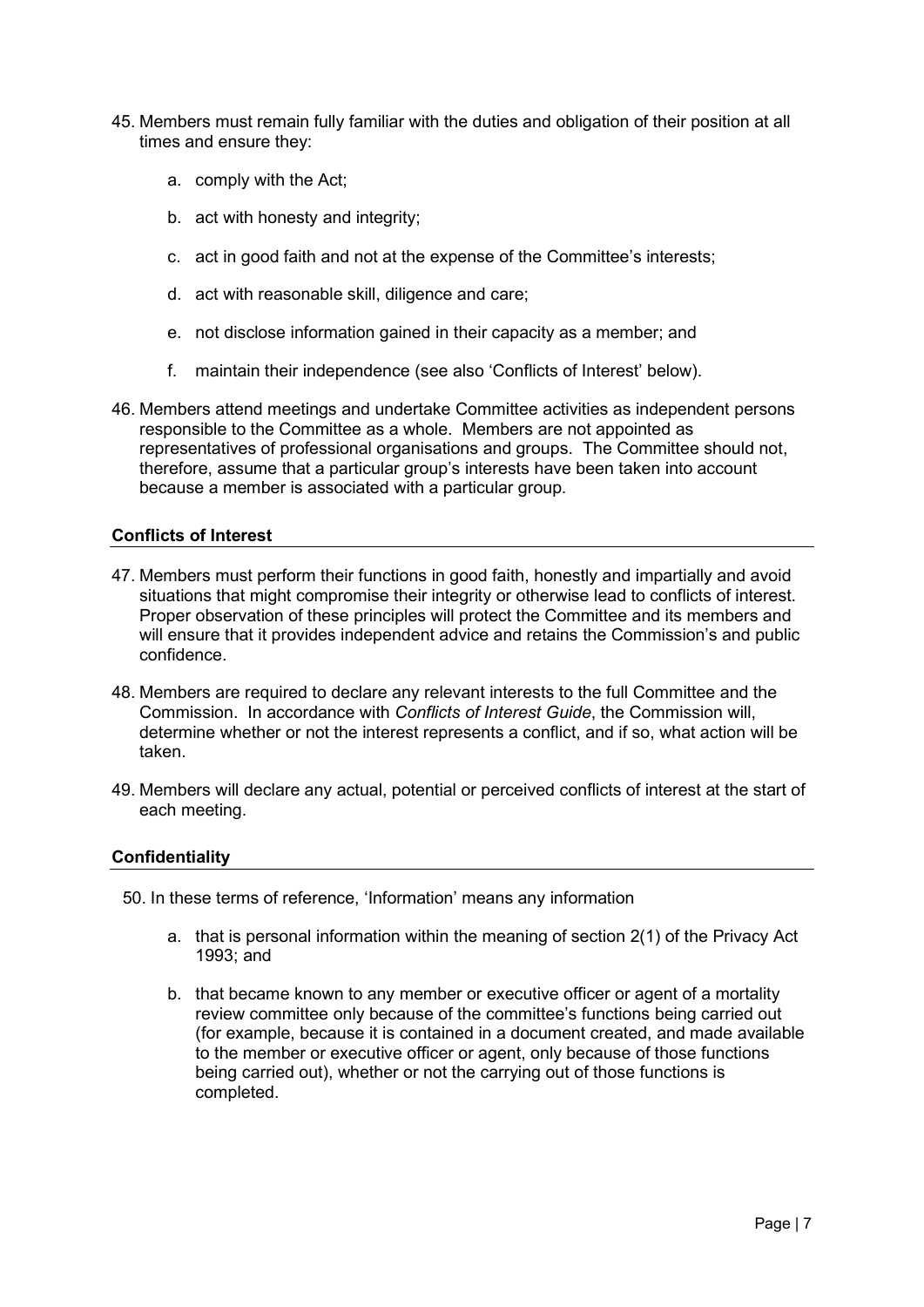51. The maintenance of confidentiality of Information is crucial to the functioning of the Committee. Members must comply with the provisions of Schedule 5 to the Act regarding production, disclosure and recording of information.<sup>3</sup>

## **Secretariat**

- 52. The Commission employs staff to assist the Committee and act as its secretariat (the Secretariat). The cost of the Secretariat to the Commission is funded by the Committee's Budget.
- 53. The Committee is expected to work constructively and cooperatively with the Secretariat, and vice-versa.
- 54. The Secretariat acts on the instruction of a Chair/ or both Chairs where relevant.
- 55. The Secretariat will support the Committee in the performance of its Functions, including by providing:
	- a. expert subject matter knowledge and expertise, policy analysis and analytical support and guidance in relation to matters outside the scope of the Members collective expertise e.g. guidance on governmental and ministerial processes;
	- b. budget management, contract management and service procurement to assist the Committee to achieve its Work Plan within the Committee's Budget;
	- c. central communications systems support for correspondence and public relations purposes, including secure communication between Committee Members and 'agents'<sup>4</sup> ;
	- d. liaison on behalf of the Committee within and across government and nongovernment organisations;
	- e. administrative support to organise, minute and follow up on committee meetings and/ or working groups as set out in the Work Plan and within the Committee's Budget; and
	- f. additional support for the Committee to carry out its Functions, as agreed with the Chair and within the Committee's Budget.

#### Performance measures

- 56. The Committee will achieve the Commission's strategic priorities communicated to Chair/s, and effectively perform its Functions when it provides relevant and timely advice to the Commission based on data, analysis and consultation with appropriate groups and organisations.
- 57. The Committee must:
	- a. agree in advance to a Work Plan with the Commission
	- b. achieve its Work Plan

<sup>3</sup> Note, disclosure of information contrary to Schedule 5 of the Act is an offence.

<sup>4</sup> Appointed in accordance with Schedule 5 of the Act